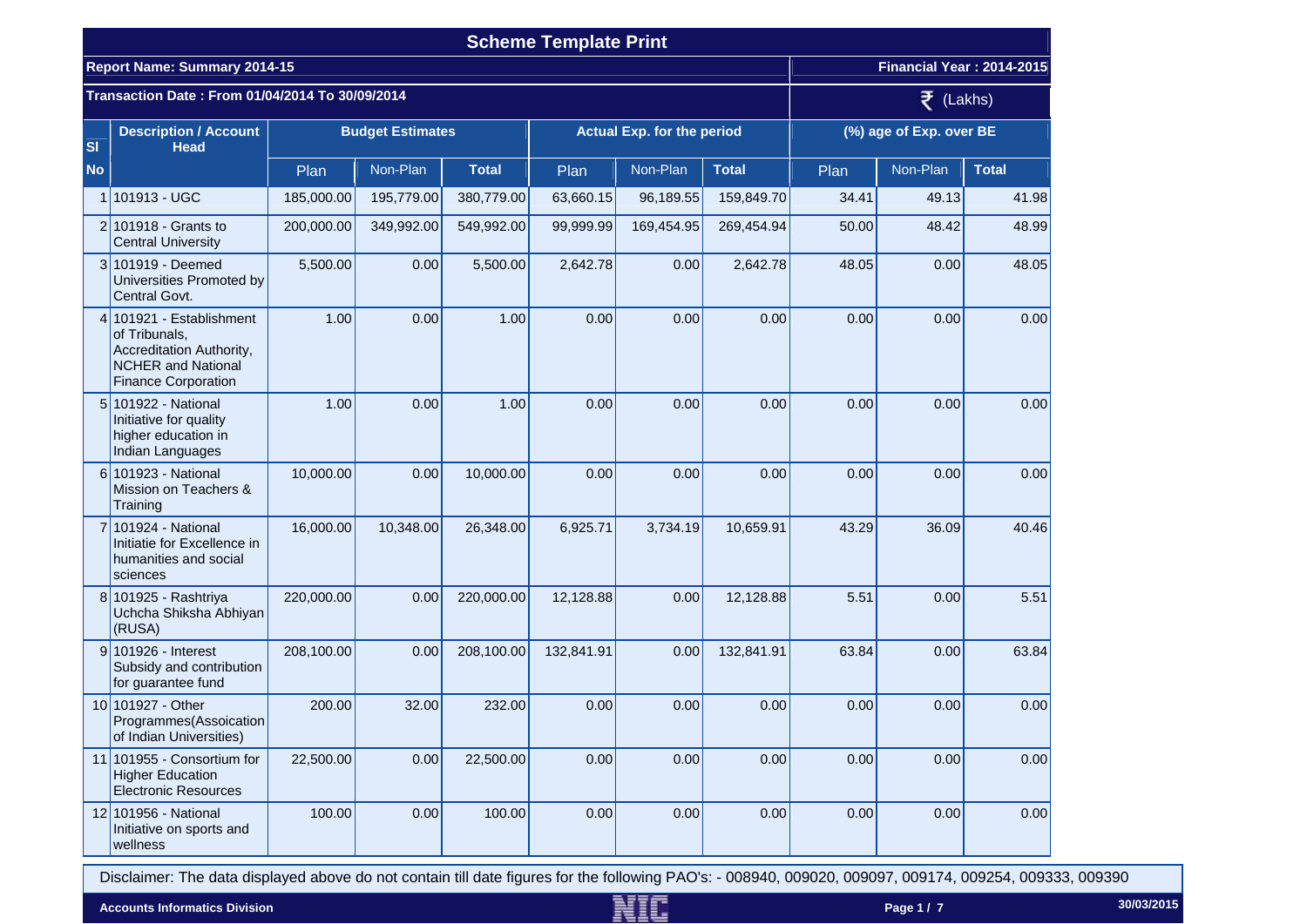| 13 101957 - Initiative for<br><b>Global Engagement</b>                                                  | 5,500.00  | 0.00     | 5,500.00  | 1,243.66 | 0.00     | 1,243.66  | 22.61 | 0.00  | 22.61 |
|---------------------------------------------------------------------------------------------------------|-----------|----------|-----------|----------|----------|-----------|-------|-------|-------|
| 14 101958 - National<br>Initiative on inclusion of<br>persongs with disabilities<br>in higher education | 100.00    | 0.00     | 100.00    | 0.00     | 0.00     | 0.00      | 0.00  | 0.00  | 0.00  |
| 15 101959 - National<br>Initiative to foster social<br>responsibility                                   | 101.00    | 0.00     | 101.00    | 0.00     | 0.00     | 0.00      | 0.00  | 0.00  | 0.00  |
| 16 101960 - Assistance to<br><b>IGNOU &amp; State Open</b><br><b>Universities</b>                       | 12,500.00 | 100.00   | 12,600.00 | 6,249.99 | 0.00     | 6,249.99  | 50.00 | 0.00  | 49.60 |
| 17 101961 - Scholarship for<br><b>College and University</b><br><b>Students</b>                         | 24,500.00 | 0.00     | 24,500.00 | 8,367.02 | 0.00     | 8,367.02  | 34.15 | 0.00  | 34.15 |
| 18 101962 - National<br>Mission in Education<br>through ICT                                             | 20,000.00 | 0.00     | 20,000.00 | 6,456.84 | 0.00     | 6,456.84  | 32.28 | 0.00  | 32.28 |
| 19 101963 - Directorate of<br>Hindi.                                                                    | 1,600.00  | 1,321.00 | 2,921.00  | 505.07   | 574.30   | 1,079.38  | 31.57 | 43.47 | 36.95 |
| $20 101964 -$ Commission for<br>Scientific and Technical<br>Terminology                                 | 700.00    | 349.00   | 1,049.00  | 122.12   | 201.93   | 324.05    | 17.45 | 57.86 | 30.89 |
| 21 101965 - Central<br>Institute of Indian<br>Languages,<br>Mysore(Bhartiya Bhasha<br>Sansthan)         | 1,732.00  | 1,301.00 | 3,033.00  | 305.92   | 456.64   | 762.58    | 17.66 | 35.10 | 25.14 |
| 22 101966 - National<br>Translation<br>Mission(NTM)                                                     | 315.00    | 0.00     | 315.00    | 145.58   | 0.00     | 145.58    | 46.22 | 0.00  | 46.22 |
| 23 101967 - Grants for<br>Promotion of Indian<br>Languages                                              | 20,000.00 | 9,797.00 | 29,797.00 | 7,480.01 | 4,489.50 | 11,969.51 | 37.40 | 45.83 | 40.17 |
| 24 101968 - Grants to<br><b>National Book Trust</b><br><b>Institutions for Book</b><br>Promotion        | 2,298.00  | 2,495.00 | 4,793.00  | 1,222.81 | 1,037.67 | 2,260.48  | 53.21 | 41.59 | 47.16 |
| 25 101969 - Book<br><b>Promotional Activities</b><br>and Voluntary Agency                               | 2.00      | 0.00     | 2.00      | 0.00     | 0.00     | 0.00      | 0.00  | 0.00  | 0.00  |
| 26 101970 - Promotion of<br>copyright and IPR                                                           | 600.00    | 0.00     | 600.00    | 132.50   | 0.00     | 132.50    | 22.08 | 0.00  | 22.08 |
| 27 101971 - Auroville<br>Management.                                                                    | 1,500.00  | 218.00   | 1,718.00  | 258.32   | 44.00    | 302.32    | 17.22 | 20.18 | 17.60 |

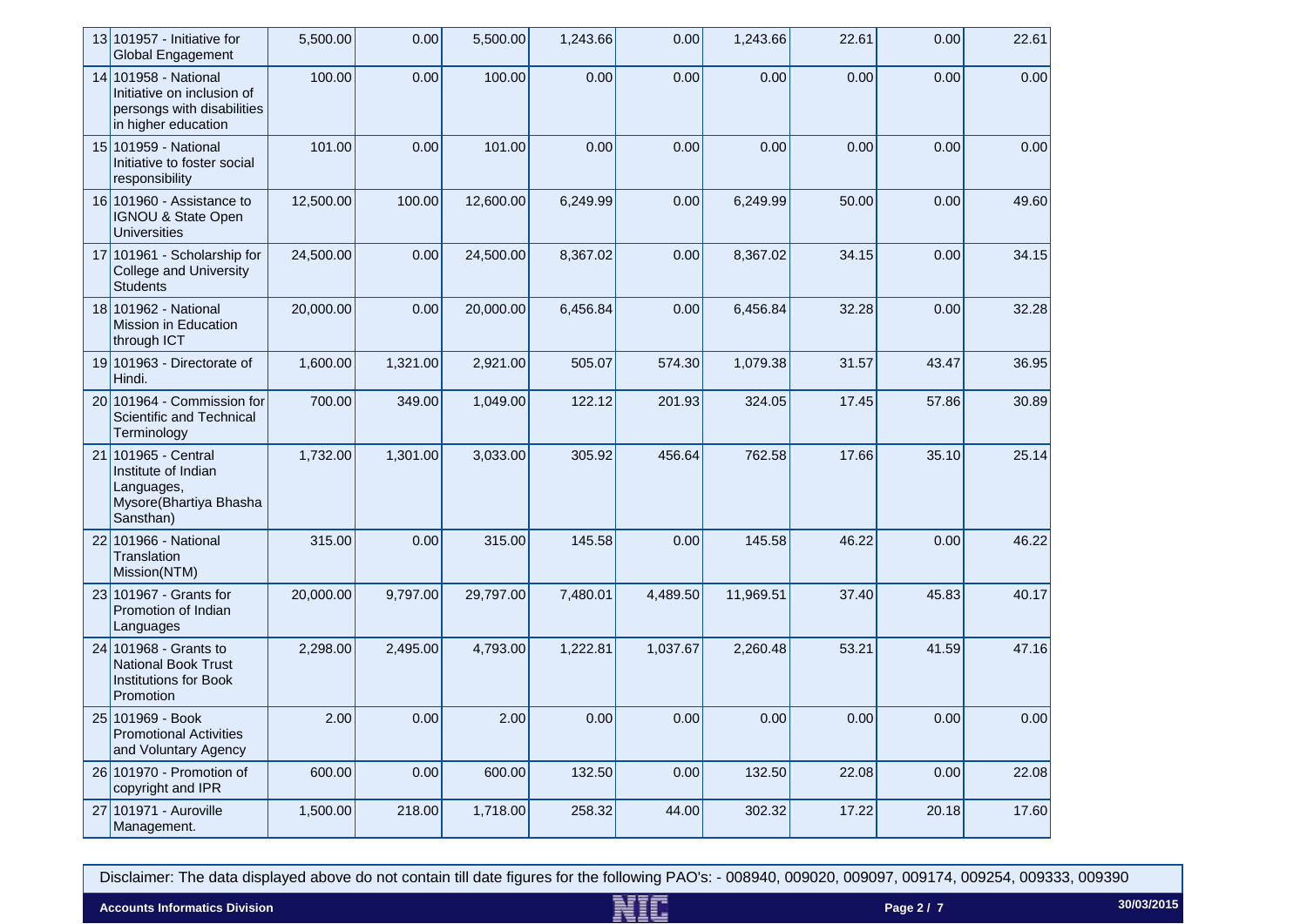| $28 101972 -$ Strengthening<br>of governance and<br>accrediation system                                    | 2,000.00   | 0.00       | 2,000.00   | 26.40      | 0.00      | 26.40      | 1.32  | 0.00  | 1.32  |
|------------------------------------------------------------------------------------------------------------|------------|------------|------------|------------|-----------|------------|-------|-------|-------|
| 29 101973 - Strengtheing<br>statistical and public<br>information system                                   | 3,100.00   | 0.00       | 3,100.00   | 430.27     | 0.00      | 430.27     | 13.88 | 0.00  | 13.88 |
| 30 101975 - National<br>University of Edu.<br>Planning and<br>Administration (NUEPA).                      | 1,300.00   | 1,663.00   | 2,963.00   | 579.08     | 729.80    | 1,308.88   | 44.54 | 43.88 | 44.17 |
| 31 101976 - Indian Institute<br>of Technology                                                              | 250,000.00 | 157,602.00 | 407,602.00 | 124,084.96 | 78,258.00 | 202,342.96 | 49.63 | 49.66 | 49.64 |
| 32 101977 - Programme for<br>Apprenticeship training<br>Scholarships and<br><b>Stipends</b>                | 7,950.00   | 1,822.00   | 9,772.00   | 2,474.14   | 910.21    | 3,384.35   | 31.12 | 49.96 | 34.63 |
| 33 101978 - Indian Institute<br>of Management(IIMs)                                                        | 30,000.00  | 500.00     | 30,500.00  | 11,002.02  | 0.00      | 11,002.02  | 36.67 | 0.00  | 36.07 |
| 34 101979 - National<br>Institute for Industrial<br>Engineering, Mumbai.                                   | 400.00     | 2,536.00   | 2,936.00   | 0.00       | 1,268.00  | 1,268.00   | 0.00  | 50.00 | 43.19 |
| 35 101980 - National<br>Institute for Technical<br>Teachers<br>Training(NITTTRs)                           | 3,500.00   | 6,150.00   | 9,650.00   | 1,405.56   | 2,364.89  | 3,770.45   | 40.16 | 38.45 | 39.07 |
| 36 101981 - Indian School<br>of Mines Dhanbad                                                              | 11,000.00  | 6,956.00   | 17,956.00  | 5,548.00   | 3,456.00  | 9,004.00   | 50.44 | 49.68 | 50.14 |
| 37 101982 - Boards of<br>Apprenticeship<br>Trainings, Bombay,<br>Calcutta, Kanpur and<br>Chennai.          | 350.00     | 1,130.00   | 1,480.00   | 254.97     | 565.00    | 819.97     | 72.85 | 50.00 | 55.40 |
| 38 101983 - Technical<br><b>Education Quality</b><br>Improvement Project of<br>Govermnent of<br>India(EAP) | 45,000.00  | 0.00       | 45,000.00  | 18,378.50  | 0.00      | 18,378.50  | 40.84 | 0.00  | 40.84 |
| 39 101984 - Setting up IIITs<br>in PPP Mode                                                                | 1,600.00   | 0.00       | 1,600.00   | 0.00       | 0.00      | 0.00       | 0.00  | 0.00  | 0.00  |
| 40 102186 - Setting up of<br>New Schools of Planning<br>and Architecture                                   | 8,500.00   | 2,430.00   | 10,930.00  | 4,000.00   | 1,200.00  | 5,200.00   | 47.06 | 49.38 | 47.58 |
| 41 102187 - Training &<br>Research in Frontier<br>Areas                                                    | 5,000.00   | 0.00       | 5,000.00   | 3,159.17   | 0.00      | 3,159.17   | 63.18 | 0.00  | 63.18 |
| 42 102188 - All India Coucil                                                                               | 27,500.00  | 100.00     | 27,600.00  | 15,000.00  | 0.00      | 15,000.00  | 54.55 | 0.00  | 54.35 |

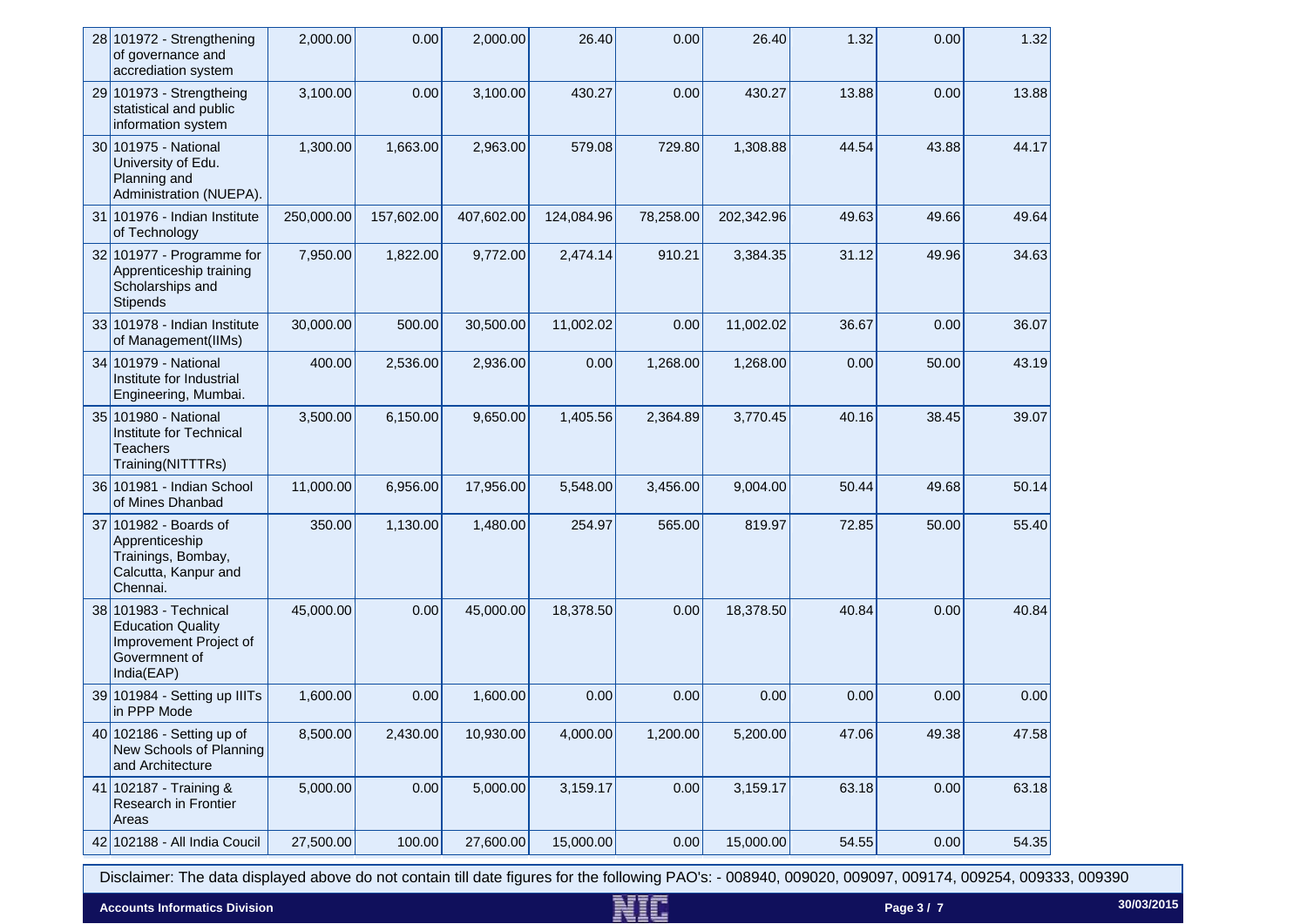| of Technical<br>Education(AICTE)                                                                                           |            |           |            |           |           |           |       |       |       |
|----------------------------------------------------------------------------------------------------------------------------|------------|-----------|------------|-----------|-----------|-----------|-------|-------|-------|
| 43 102189 - National<br>Institute of<br>Technology(NIT)                                                                    | 129,000.00 | 87,382.00 | 216,382.00 | 58,000.00 | 35,100.00 | 93,100.00 | 44.96 | 40.17 | 43.03 |
| 44 102190 - Support to<br>Indian Institute of<br>Science (IISc) and Indian<br>Institutes of Science<br>Education &         | 81,000.00  | 25,723.00 | 106,723.00 | 33,700.00 | 18,450.00 | 52,150.00 | 41.60 | 71.73 | 48.86 |
| 45 102191 - Support to<br>Indian Institutes of<br>Information Technology<br>(Allahabad, Gwlaior,<br>Jabalpur and Ka        | 20,000.00  | 3,184.00  | 23,184.00  | 6,584.61  | 1,561.22  | 8,145.83  | 32.92 | 49.03 | 35.14 |
| 46 102192 - Assistance to<br>other institutes including<br>SLIET, NERIST, NIFFT<br>Ranchi, CIT Korkajhar                   | 6,000.00   | 9,652.00  | 15,652.00  | 2,125.00  | 4,553.64  | 6,678.64  | 35.42 | 47.18 | 42.67 |
| 47 102193 - National<br>Initiative for Design<br>Innovation                                                                | 4,500.00   | 0.00      | 4,500.00   | 366.99    | 0.00      | 366.99    | 8.16  | 0.00  | 8.16  |
| 48 102194 - National<br>Initiative for Technology<br><b>Transfer</b>                                                       | 3,500.00   | 0.00      | 3,500.00   | 1,165.00  | 0.00      | 1,165.00  | 33.29 | 0.00  | 33.29 |
| 49 102196 - Support for skill<br>Based higher education<br>including community<br>colleges                                 | 100.00     | 0.00      | 100.00     | 0.00      | 0.00      | 0.00      | 0.00  | 0.00  | 0.00  |
| 50 102199 - IIT, Hyderabad<br>(EAP)                                                                                        | 5,500.00   | 0.00      | 5,500.00   | 0.00      | 0.00      | 0.00      | 0.00  | 0.00  | 0.00  |
| 51 102201 - Setting up of<br>Indian Institute of<br>Engineering, Science and<br>Technology(IIEST)                          | 11,995.00  | 0.00      | 11,995.00  | 1,333.00  | 0.00      | 1,333.00  | 11.11 | 0.00  | 11.11 |
| $52 102203 - Establishment$<br>of multi-disciplinary<br>research universities and<br>creation of Centres od<br>Excell      | 0.00       | 0.00      | 0.00       | 0.00      | 0.00      | 0.00      | 0.00  | 0.00  | 0.00  |
| 53 102204 - Setting up of<br>Inter-Institutional<br>Centres, creation of<br><b>Excellence Cluster</b><br>Networks and Esta | 1.00       | 0.00      | 1.00       | 0.00      | 0.00      | 0.00      | 0.00  | 0.00  | 0.00  |
| 54 102205 - Quality<br>Improvement                                                                                         | 1.00       | 0.00      | 1.00       | 0.00      | 0.00      | 0.00      | 0.00  | 0.00  | 0.00  |

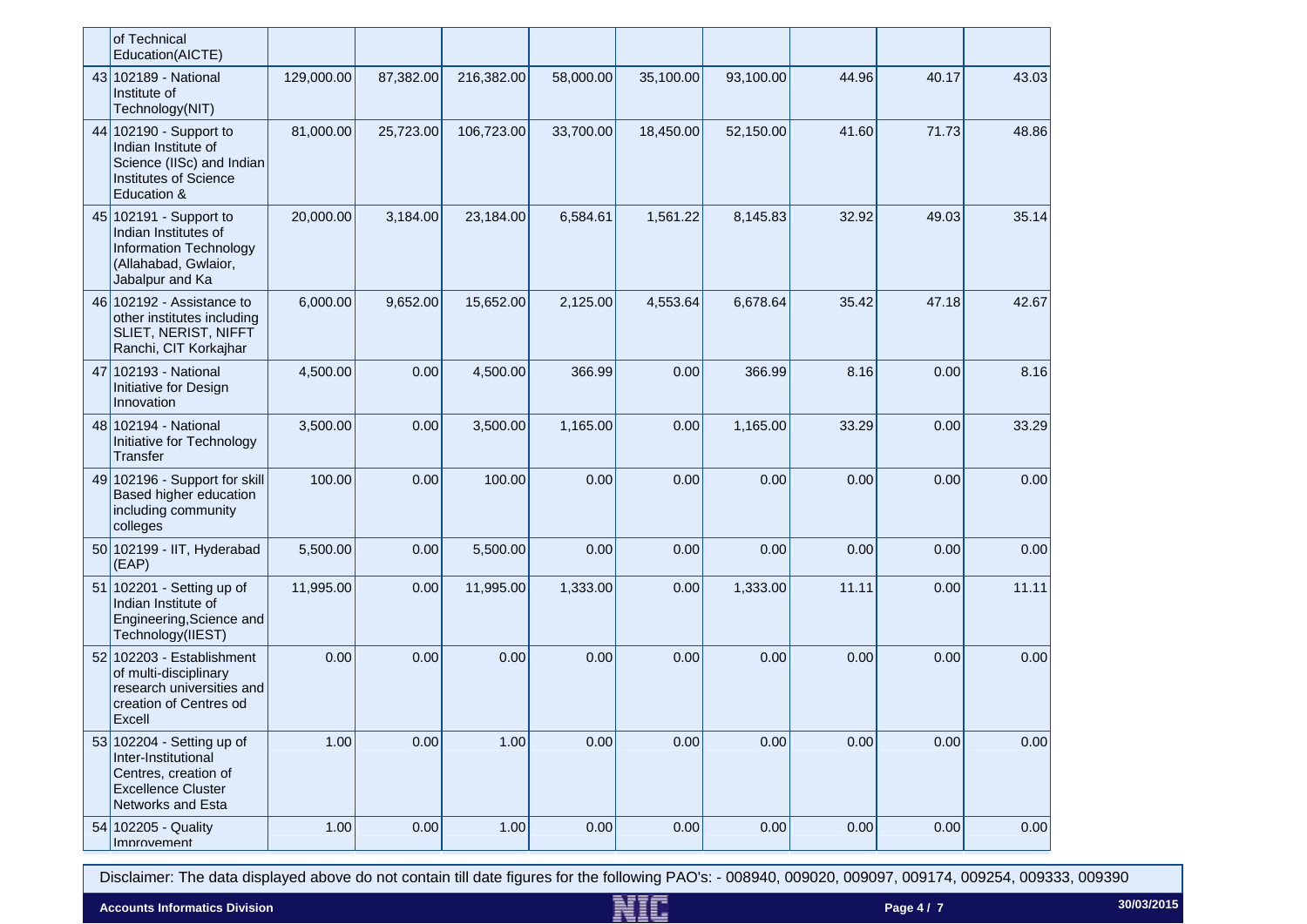|    | Programme for                                                                                                       |      |                                        |            |            |           |                         |       |        |        |
|----|---------------------------------------------------------------------------------------------------------------------|------|----------------------------------------|------------|------------|-----------|-------------------------|-------|--------|--------|
|    | Management, Pharmacy<br>education and hotel<br>management                                                           |      |                                        |            |            |           |                         |       |        |        |
|    | 55 102206 - Secretariat-<br><b>Social Services</b>                                                                  | 0.00 | 9,999.00                               | 9,999.00   | 0.00       | 3,586.22  | 3,586.22                | 0.00  | 35.87  | 35.87  |
|    | 56 102207 - Discretionary<br><b>Grants by Ministers</b>                                                             | 0.00 | 4.00                                   | 4.00       | 0.00       | 0.00      | 0.00                    | 0.00  | 0.00   | 0.00   |
|    | 57 102208 - Copyright<br><b>Board</b>                                                                               | 0.00 | 428.00                                 | 428.00     | 0.00       | 135.30    | 135.30                  | 0.00  | 31.61  | 31.61  |
|    | 58 102209 - Copyright<br>Office                                                                                     | 0.00 | 235.00                                 | 235.00     | 0.00       | 23.84     | 23.84                   | 0.00  | 10.14  | 10.14  |
|    | 59 102210 - Educational<br><b>Institutions Abroad</b>                                                               | 0.00 | 727.00                                 | 727.00     | 0.00       | 0.00      | 0.00                    | 0.00  | 0.00   | 0.00   |
|    | 60 102334 - Improvement in<br>the pay scale of<br><b>University &amp; College</b><br><b>Teachers</b>                | 0.00 | 180,000.00                             | 180,000.00 | 0.00       | 59,400.00 | 59,400.00               | 0.00  | 33.00  | 33.00  |
|    | 61 102336 - Shastri Indo-<br>Canadian Institute                                                                     | 0.00 | 277.00                                 | 277.00     | 0.00       | 0.00      | 0.00                    | 0.00  | 0.00   | 0.00   |
|    | 62 102338 - Other Item                                                                                              | 0.00 | 1.00                                   | 1.00       | 0.00       | 0.00      | 0.00                    | 0.00  | 0.00   | 0.00   |
|    | 63 102340 - Refund of<br><b>Income Tax</b>                                                                          | 0.00 | 164.00                                 | 164.00     | 0.00       | 164.00    | 164.00                  | 0.00  | 100.00 | 100.00 |
|    | 64 102341 - Financial<br>Assistance to National<br><b>Research Professors</b>                                       | 0.00 | 130.00                                 | 130.00     | 0.00       | 50.95     | 50.95                   | 0.00  | 39.19  | 39.19  |
|    | 65 102344 - Commonwealth<br>of Learning                                                                             | 0.00 | 600.00                                 | 600.00     | 0.00       | 600.00    | 600.00                  | 0.00  | 100.00 | 100.00 |
|    | 66 Total                                                                                                            |      | 1,617,647.00 1,071,127.00 2,688,774.00 |            | 640,306.93 |           | 488,559.80 1,128,866.77 | 39.58 | 45.61  | 41.98  |
| 67 | 102348 - Scholarship to<br>Students from Non Hindi<br><b>Speaking States, UTs</b><br>and other scholarship          | 0.00 | 10.00                                  | 10.00      | 0.00       | 0.00      | 0.00                    | 0.00  | 0.00   | 0.00   |
|    | 68 102350 - Indian Scholars<br>going abroad against<br>Scholarships offered by<br>Foreign Government,<br>Organisati | 0.00 | 90.00                                  | 90.00      | 0.00       | 6.40      | 6.40                    | 0.00  | 7.11   | 7.11   |
|    | 69 102352 - Contribution to<br><b>UNESCO</b>                                                                        | 0.00 | 1,120.00                               | 1,120.00   | 0.00       | 1,083.70  | 1,083.70                | 0.00  | 96.76  | 96.76  |
|    | $70$ 102354 - Deputation and<br>Delegation to UNESCO                                                                | 0.00 | 68.00                                  | 68.00      | 0.00       | 16.34     | 16.34                   | 0.00  | 24.03  | 24.03  |
|    | 71 102361 - Visit of Foreign<br>Delegation to Indian                                                                | 0.00 | 15.00                                  | 15.00      | 0.00       | 1.03      | 1.03                    | 0.00  | 6.87   | 6.87   |

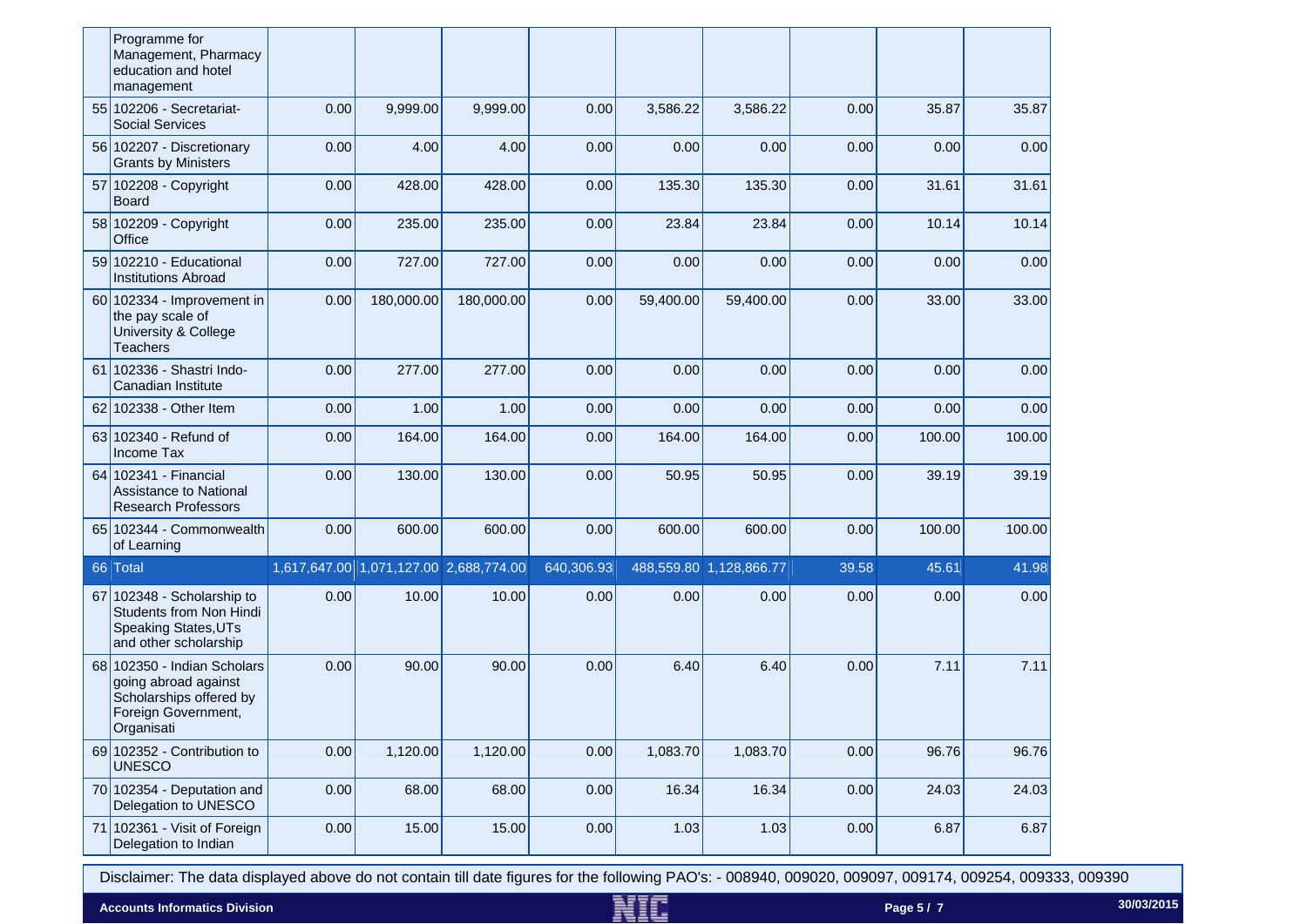| 72 102362 - Holding of<br>Meeting, Conference<br>and Organisations of<br>exhibition in furtheaance<br>of UNESCOs ai      | 0.00      | 25.00    | 25.00     | 0.00  | 1.65   | 1.65   | 0.00  | 6.60  | 6.60  |
|--------------------------------------------------------------------------------------------------------------------------|-----------|----------|-----------|-------|--------|--------|-------|-------|-------|
| 73 102364 - National<br><b>Commission for Minority</b><br><b>Educational Institutions</b><br>(NCMEI)                     | 0.00      | 402.00   | 402.00    | 0.00  | 182.65 | 182.65 | 0.00  | 45.44 | 45.44 |
| 74 102366 - National<br><b>Monitoring Committee</b><br>for Minority Education<br>(NMCME)                                 | 0.00      | 26.00    | 26.00     | 0.00  | 8.60   | 8.60   | 0.00  | 33.08 | 33.08 |
| 75 102368 - Expenditure on<br>Seminars, Committees<br>Meetings etc. TA, DA to<br><b>Non-Official Members</b>             | 0.00      | 50.00    | 50.00     | 0.00  | 7.03   | 7.03   | 0.00  | 14.06 | 14.06 |
| 76 102369 - Indian National<br>Digital Library in<br><b>Engineering Science and</b><br>Technology (INDEST)<br>Consortium | 0.00      | 2,634.00 | 2,634.00  | 0.00  | 0.00   | 0.00   | 0.00  | 0.00  | 0.00  |
| 77 102372 - Asian Institute<br>of Technology, Bangkok                                                                    | 0.00      | 36.00    | 36.00     | 0.00  | 4.80   | 4.80   | 0.00  | 13.33 | 13.33 |
| 78 102376 - Inernational<br><b>Technical Co-Operation</b>                                                                | 0.00      | 1.00     | 1.00      | 0.00  | 0.00   | 0.00   | 0.00  | 0.00  | 0.00  |
| 79 102645 - CIIL,<br>Mysore(BBS) and<br>Regional Languages<br>Centers-Linguistic Data<br>Consortium-II                   | 163.00    | 0.00     | 163.00    | 40.18 | 0.00   | 40.18  | 24.65 | 0.00  | 24.65 |
| 80 102646 - National<br><b>Testing Service(NTS)</b>                                                                      | 190.00    | 0.00     | 190.00    | 61.67 | 0.00   | 61.67  | 32.46 | 0.00  | 32.46 |
| 81 102647 - Development<br>of Telgu & Kannada                                                                            | 200.00    | 0.00     | 200.00    | 2.10  | 0.00   | 2.10   | 1.05  | 0.00  | 1.05  |
| 82 103243 - Central<br><b>University Seemandhra</b>                                                                      | 100.00    | 0.00     | 100.00    | 0.00  | 0.00   | 0.00   | 0.00  | 0.00  | 0.00  |
| 83 103244 - Seemandhra &<br>Telangana Tribal<br>Universities                                                             | 200.00    | 0.00     | 200.00    | 0.00  | 0.00   | 0.00   | 0.00  | 0.00  | 0.00  |
| 84 103245 - Setting up<br>virtual classroom and<br>massive open online<br>courses (MOOCs)                                | 10,000.00 | 0.00     | 10,000.00 | 0.00  | 0.00   | 0.00   | 0.00  | 0.00  | 0.00  |
| 85 103246 - IIT<br>Seemandhra                                                                                            | 100.00    | 0.00     | 100.00    | 0.00  | 0.00   | 0.00   | 0.00  | 0.00  | 0.00  |